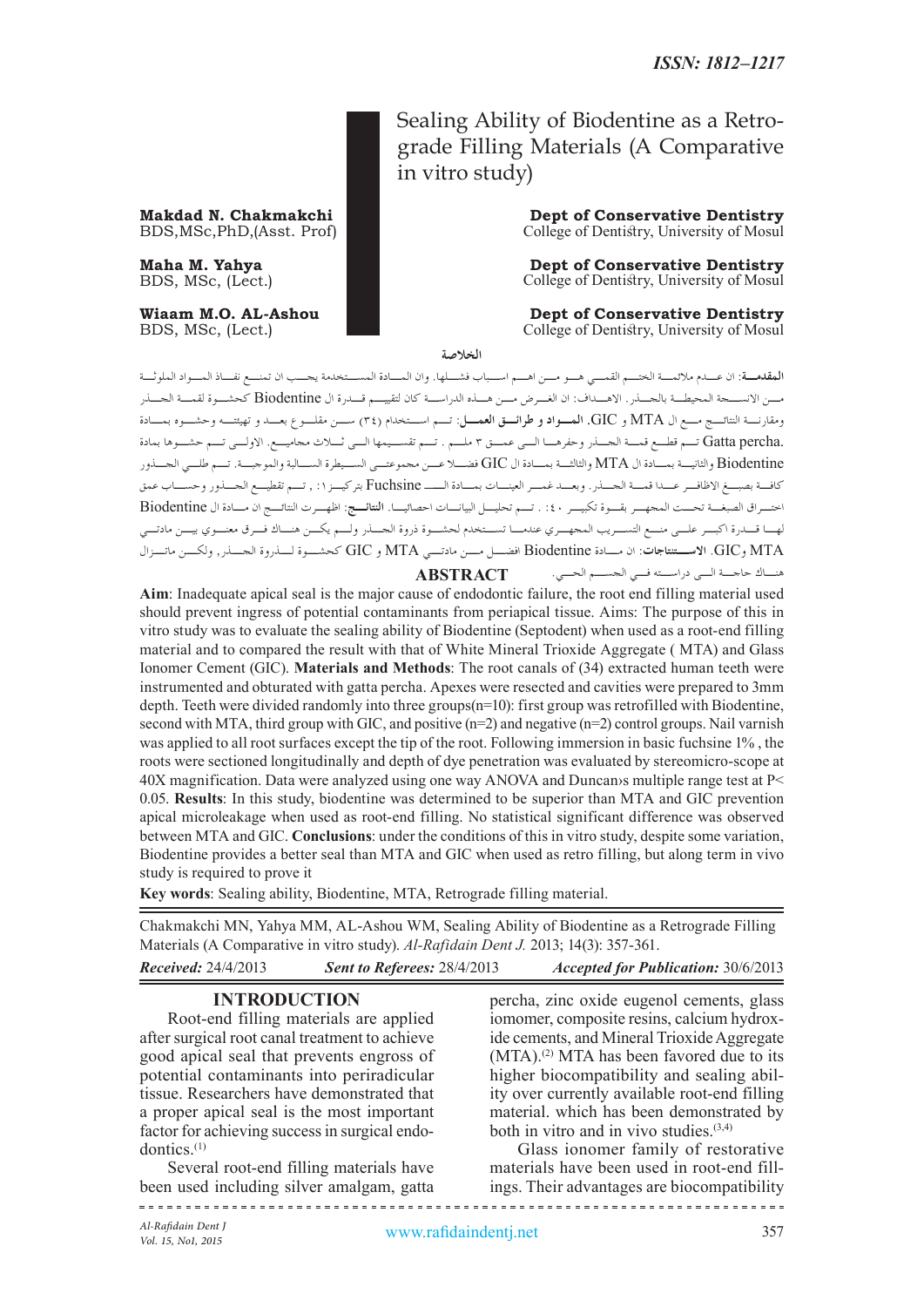and low toxicity, as well as they do not induce inflammatory responses. Their use as a conventional or root end-filling material is recommended because their good chemical adhesion to dentine.<sup>(5,6)</sup>

Biodentine™ with Active Biosilicate Technology™ was announced by dental material manufacturer in September of 2010, and made available in January of 2011. Biodentine is a calcium silicate based material used for crown and root repair treatment. Its uses include pulp protection, temporary closure, deep caries management, cervical filling, direct and indirect pulp capping and pulpotomy. On root, it has a place in managing perforations of root canals or pulp floor, internal and external resorption, apexification and retrograde filling material. $(7,8,9)$ 

Biodentine™ has indications similar to calcium silicate based materials e.g. MTA, manufacturer claimed that Biodentine™ is not mutagenic.(10) and that it can resist microleakage.(11) In summary, Biodentine™ is both dentine substitute and a cement for maintaining pulp vitality and stimulating hard tissue formation i.e. the formation of reactive or reparative (tertiary) dentin.(12)

The purpose of this in vitro study was to assess the sealing ability of Biodentine™ and to compare it with other common retrograde filling materials, MTA and Glass Iomoner Cement.

# **MATERIALS AND METHODS**

Thirty four single rooted, caries and restoration-free, extracted human lower premolars were selected and stored in distilled water prior to the study, the teeth were thoroughly cleaned, polished with a slurry of pumice and water in rubber prophylaxis cup at low speed. The teeth examined under stereomicroscope (Hamliton by AITAY International Italy) at magnification level of X40 and those with microcraks were excluded. Bucco-lingual and miso-distal radiograph were taken for determining canal morphology. The tooth crown was removed with diamond wheel saw ( KG Sorensen SP, Brazil) mount in low speed handpiece with water coolant.

For each root access preparation was performed, working length was determined by inserting size 10 K-file into the canal until it appeared at the apical foramen. This length was measured and the working length was set 1mm short of this distance, then the root canals were cleaned and shaped using rotary ProTaper nickel titanium instrument (Densply, Swiss) to size F3 combined with

2.5% sodium hypochlorite irrigation solution.

The instrumented canals were dried with paper point (North Hamlin Avenue, Lincoln Wood, USA) and obturated with ordinary gatta percha cones (Dia Dent International CHO NGJU City, KOREA) and zinic oxide eugenol sealer (Dori Dent, Combit,Vienna Austria) using lateral condensation technique, after that the coronal and apical portion of the root sealed with soft wax, the teeth were then stored in 100% humidity in an incubator for seven days. The apical 3mm of each root was resected approximately 90 degrees to the long axis of the root using diamond wheel saw mount in low speed hand piece with water coolant. The root-end cavities were shaped as Cl I cavity in thirty roots with low-speed round bur no.2 (Densply, Maillerfer) with water coolant to 3mm depth<sup>(13)</sup>, measured by periodontal probe, irrigated with saline and dried with absorbent paper points. After that the roots randomly divided into the three groups ten root in each:

*Group I*: ten specimens retrofilled with Biodentine™(Septodent).

*Group II*: ten specimens retrofilled with Mineral Trioxide Aggregate cement ( MTA) (Angelus Dental Solutions, Goias Londrina PR Barazil).

*Group III*: ten specimens retrofilled with Glass Iomomer Cement (GIC) (Megadenta GMBLT Dental Product, Radeberg Germany).

The four remaining roots were prepared as follows; two roots with retro preparation receive no retrograde filling and was used as positive control; the other two roots without retro preparation and completely covered with sticky wax and used as negative control.

Mixing of the materials was done according to manufacturer instructions for Biodentine, liquid from the single-dose container was emptied into the powder-containing capsule and triturated by using capsule mixture for 30 second. The application of Biodentine™ was performed using ProRoot® MTA carrier tubes. For MTA, MTA liquid was gradually mixed with more and more MTA powder until a creamy consistency was achieved. GIC was prepared by taking one spoonful of Glass ionomer powder to which one drop of liquid added without squeezing the bottle and mixed for 15sec.

After complete setting of root end filling material, the root segments, were then coated with two layers of nail varnish except the tip of the root where the retrograde filling materials were applied, the teeth allowed to dry for 30 minutes. Then the specimens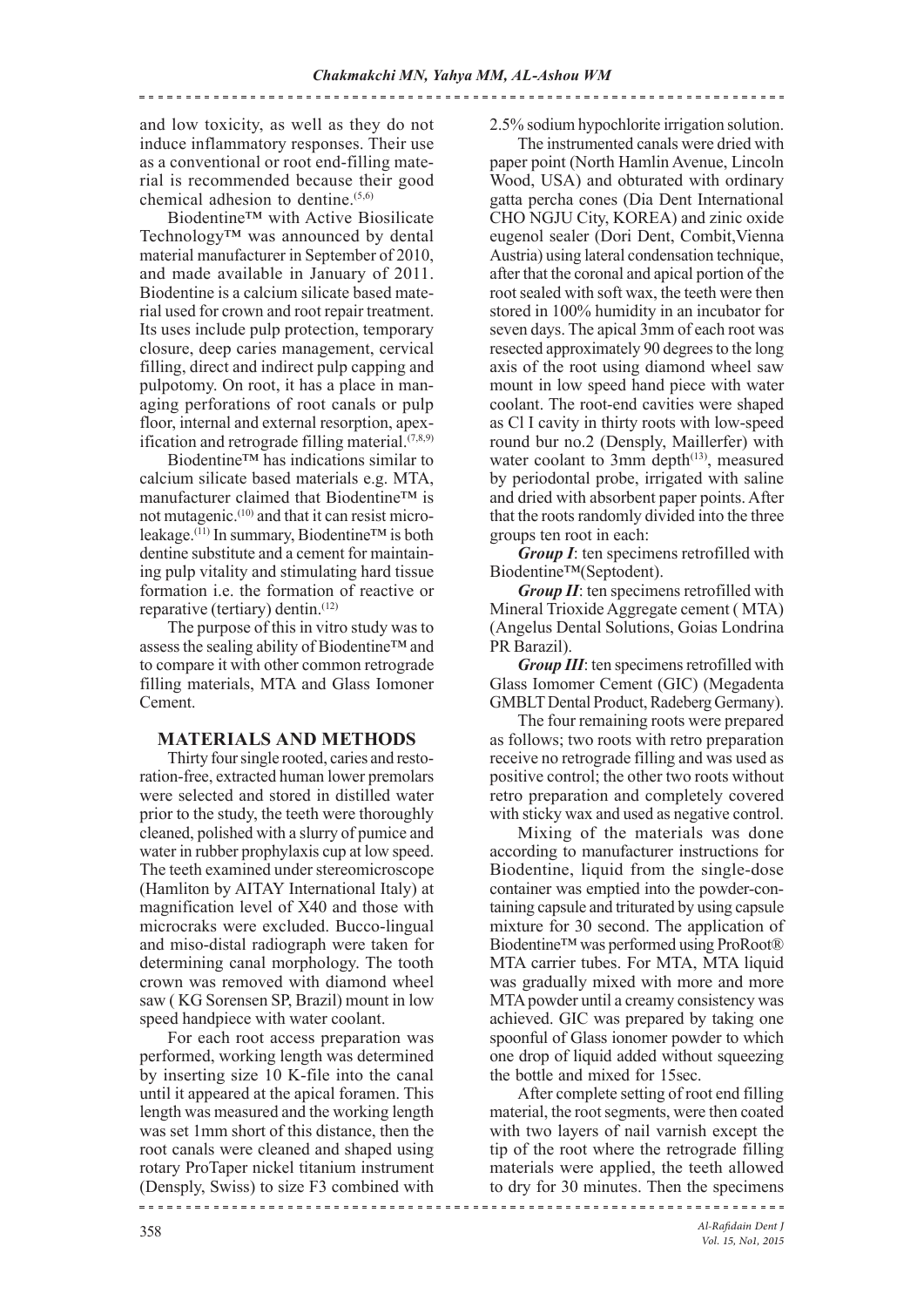## maintained in distilled water for 7 days in an incubator. Then the teeth immersed in basic fuchsine 1% for 48 hours and incubated at 37C°. The samples were rinsed under tap water, and nail varnish was removed by scratching using scalpel, to clean the tooth and prevent imperfection of picture.

For evaluation, each root was longitudinally sectioned with diamond sectioning disk through the middle of the retofilling materials. The linear extend of dye penetration between the dentin surface and retrofilling material was measured using stereomicroscope at magnification power 40 x by two

observer in millimeter, the data were statistically analyzed using One- Way ANOVA( level of significance p≤0.05), and Duncan's tests to determine statistically significant differences between groups.

# **RESULTS**

The positive control teeth showed complete dye penetration where as negative control showed no dye leakage.

The result of one way ANOVA test (Table (1), Figure (1)) revealed that there was a significant difference among the groups  $(p \le 0.5)$ .

| Table (1): One Way ANOVA Test For The ApicalMicroleakage |  |
|----------------------------------------------------------|--|
| Among The Experimental Groups.                           |  |

|                       | Sum of<br>squares | Degree of<br>freedom | <b>Mean square</b> |       | $Sig.*$ |
|-----------------------|-------------------|----------------------|--------------------|-------|---------|
| <b>Between groups</b> | 0.525             |                      | 0.263              | 3.712 | 0.038   |
| Within groups         | 1.901             | 27                   | 0.071              |       |         |
| Total                 | 2.435             | 29                   |                    |       |         |

\* sig: significant





Duncan's multiple range test (Table (2)) showed that group  $\overline{I}$  (Biodentine group) represent the lowest mean of dye penetration  $(0.18\pm 0.17$  mm), the difference was statistically significant from group II (MTA) and

group III (GIC), which showed means of dye leakage of  $(0.45 \pm 0.15$ mm) and  $(0.46 \pm 0.39)$ respectively. The difference was statically not significant between the last two groups ash shown in Table (2).

Table (2) : Duncan's Multiple Range Test For the Experimental Groups

| Group             | Mean leakage (mm) | <b>Standard deviation</b> | Duncan's group* |
|-------------------|-------------------|---------------------------|-----------------|
| <b>Biodentine</b> | 0.18              | 0.010                     |                 |
| MTA               | 0.45              | 0.029                     |                 |
| <b>GIC</b>        | 0.46              | 0.021                     |                 |

\*Different letters mean significant difference.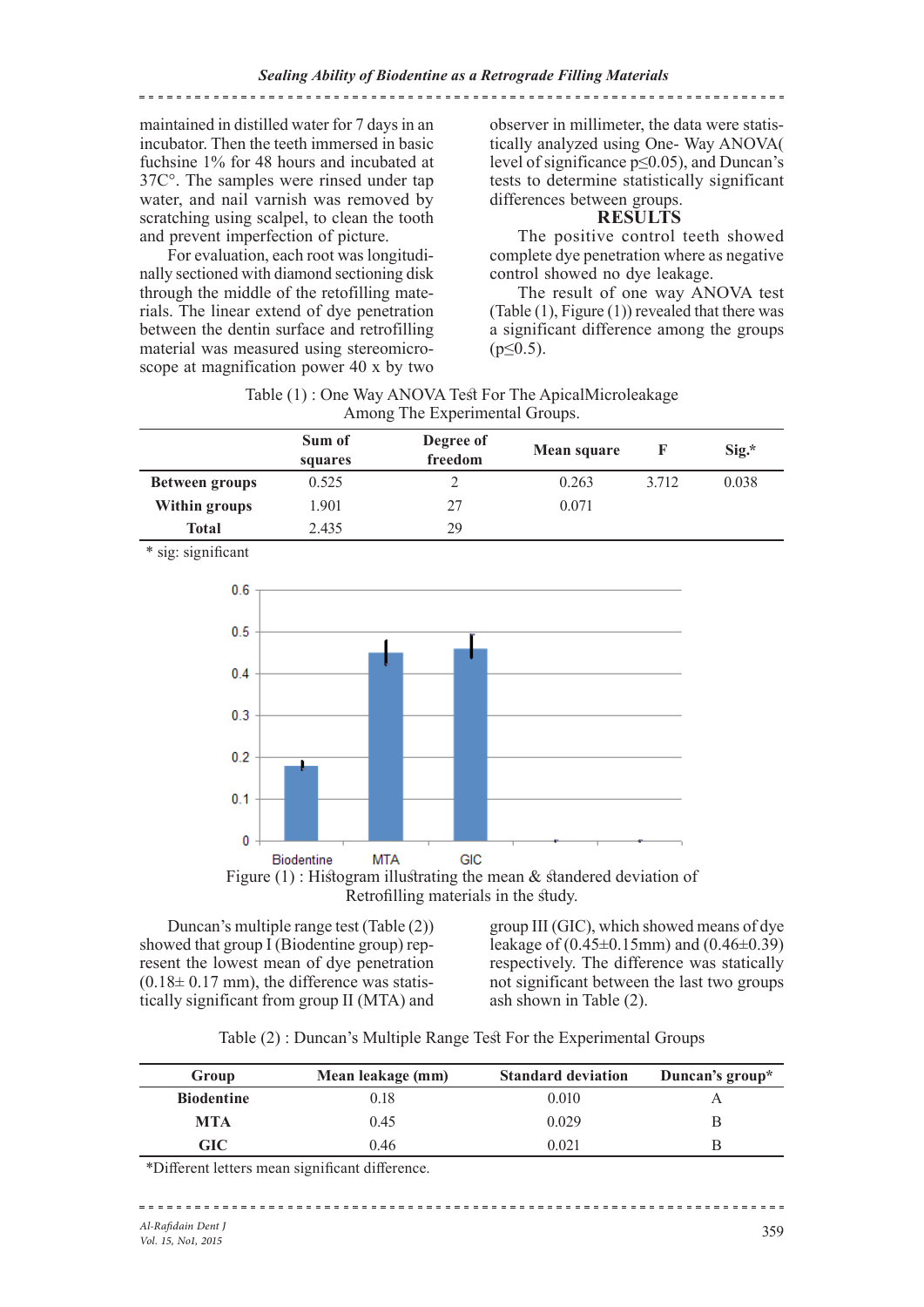<u>\_\_\_\_\_\_\_\_\_\_\_\_\_\_\_\_\_\_\_\_\_\_\_\_\_\_\_</u>

Figure (2) showed picture of microleakage of different retrograde

filling materials.



Figure (2) : microleakage of different retrograde filling material (a) Biodentine, (b) Glass ionomer cement (c) Mineral trioxide aggregate cement.

#### **DISCUSSION**

The purpose of placing a root end filling material is to provide an apical seal which inhibits the leakage of irritants from the root canal system into the periradicular tissue. $(14,15)$ 

Leakage study used commonly to assess the suitability of potential root end filling materials. In the present study fuchsine dye was used to evaluate the leakage in apical portion, that is due to the molecular size of this material was comparable with that small bacterial metabolic product.<sup>(16)</sup>

The dye penetration method was used for assessing the degree of microleakage; because it inexpensive to use, has a high degree of staining and has a molecular weight even lower than that of bacterial toxins. $(17,18)$ 

Under the condition of this study despite some variations, there were statistical significant differences concerning the sealing ability of all tested materials.

In the present study the best sealing ability was obtained with Biodentine, these results agree with previous findings that show Biodentine seal better than other retrofilled material this may attributed to ability of Biodentine to form mineral tags in side the dentinal tubules.<sup>(19)</sup>

In our study the analysis of data did not show significant differences in level of dye penetration between MTA and Glass Ionomer cement, this in agreement with the result of Naitp T.(2004)., who concluded that glass ionomer cement appear as effective as other root end filling materials<sup>(20)</sup>.

Glass ionomer cement have several advantages for their use as retrograde filling material such as adhesiveness to tooth

structure and antimicrobial activities<sup>(21)</sup>.

The finding of present study suggested that glass ionomer cement was less effective as retrofilling material than MTA, this finding may be related to the possibility of expansion of MTA cement in humid environment during hardening time which last about 2 hours and 4 minutes, varies according to the density of the air entrapped during mixing and dampness of the receiving site. $(22)$ 

Although the result of this study showed that the Biodentine has the potential of being used as a root-end filling material because it provide a hermetic seal, direct extrapolation and relevance of dye leakage studies to clinical and practice application are questioned . Dye studies, however, are the easiest method to screen new restorative filling material, when a filling does not allow penetration of small molecules. It has the potential to prevent leakage of larger substances such as bacteria and their byproducts. Further studies are needed to determine the suitability of this material for in vivo use.

## **CONCLUSIONS**

The results indicated that Biodentine provides better seal as a retrofilling material than MTA and Glass ionomer cement. There was no significance difference in the sealing ability of MTA and Glass ionomer cement.

#### **REFERENCES**

- 1. Hary FJ, Parkins BJ,Wengraraf AM. The success rate of apicectomy. Aretrosective study of 1,016 cases. Br Dent J.1980; 129:407-413.
- 2. Islam I, Chng HK, Yap AU. Comparison of physical and mechanical properties